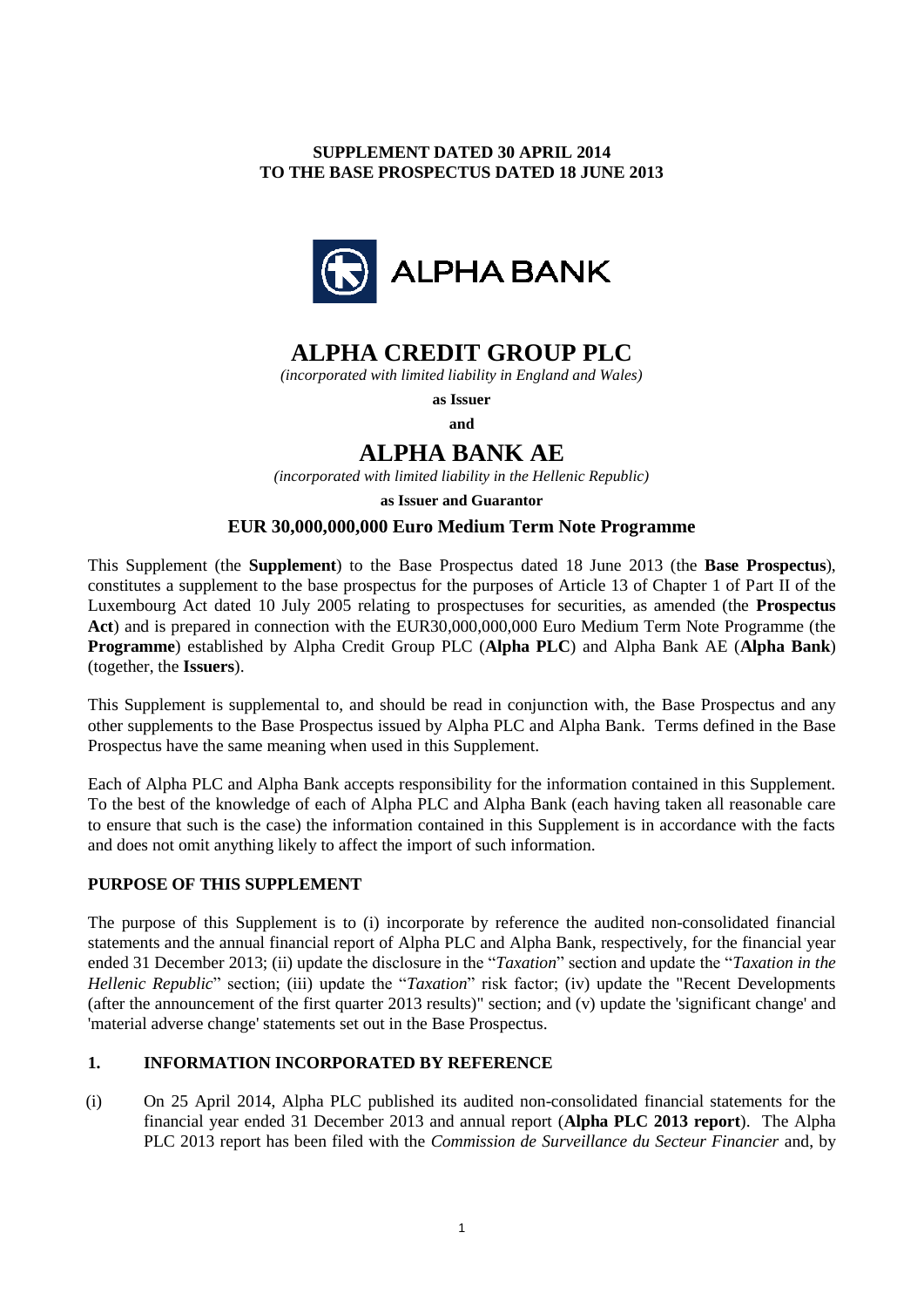virtue of this Supplement, the Alpha PLC 2013 report is incorporated by reference in, and forms part of, the Base Prospectus, including the information set out at the following pages:

| Statement of Comprehensive Income                                        | set out on page 7 of the Alpha PLC 2013<br>report.         |
|--------------------------------------------------------------------------|------------------------------------------------------------|
| <b>Statement of Financial Position</b>                                   | set out on page 8 of the Alpha PLC 2013<br>report.         |
| Statement of Changes in Equity                                           | set out on page 9 of the Alpha PLC 2013<br>report.         |
| <b>Statement of Cash Flows</b>                                           | set out on page 10 of the Alpha PLC 2013<br>report.        |
| Notes to the Financial Statements                                        | set out on pages 11 to 27 of the Alpha<br>PLC 2013 report. |
| Independent Auditor's Report to the Members<br>of Alpha Credit Group PLC | set out on page 6 of the Alpha PLC 2013<br>report.         |

Any other information incorporated by reference that is not included in the cross-reference lists above is considered to be additional information that is not required by the relevant Annexes of the Prospectus Regulation.

(ii) On 19 March 2014, Alpha Bank published its annual financial report for the financial year ended 31 December 2013 (**Alpha Bank 2013 report**). The Alpha Bank 2013 report has been filed with the *Commission de Surveillance du Secteur Financier* and, by virtue of this Supplement, the Alpha Bank 2013 report is incorporated by reference in, and forms part of, the Base Prospectus, including the information set out at the following pages:

| <b>Consolidated Income Statement</b>              | set out on page 39 of the Alpha Bank 2013<br>report.  |
|---------------------------------------------------|-------------------------------------------------------|
| Income Statement                                  | set out on page 187 of the Alpha Bank 2013<br>report. |
| Consolidated Balance Sheet                        | set out on page 40 of the Alpha Bank 2013<br>report.  |
| <b>Balance Sheet</b>                              | set out on page 188 of the Alpha Bank 2013<br>report. |
| Consolidated Statement of Comprehensive<br>Income | set out on page 41 of the Alpha Bank 2013<br>report.  |
| <b>Statement of Comprehensive Income</b>          | set out on page 189 of the Alpha Bank 2013<br>report. |
| Consolidated Statement of Changes in Equity       | set out on page 42 of the Alpha Bank 2013<br>report.  |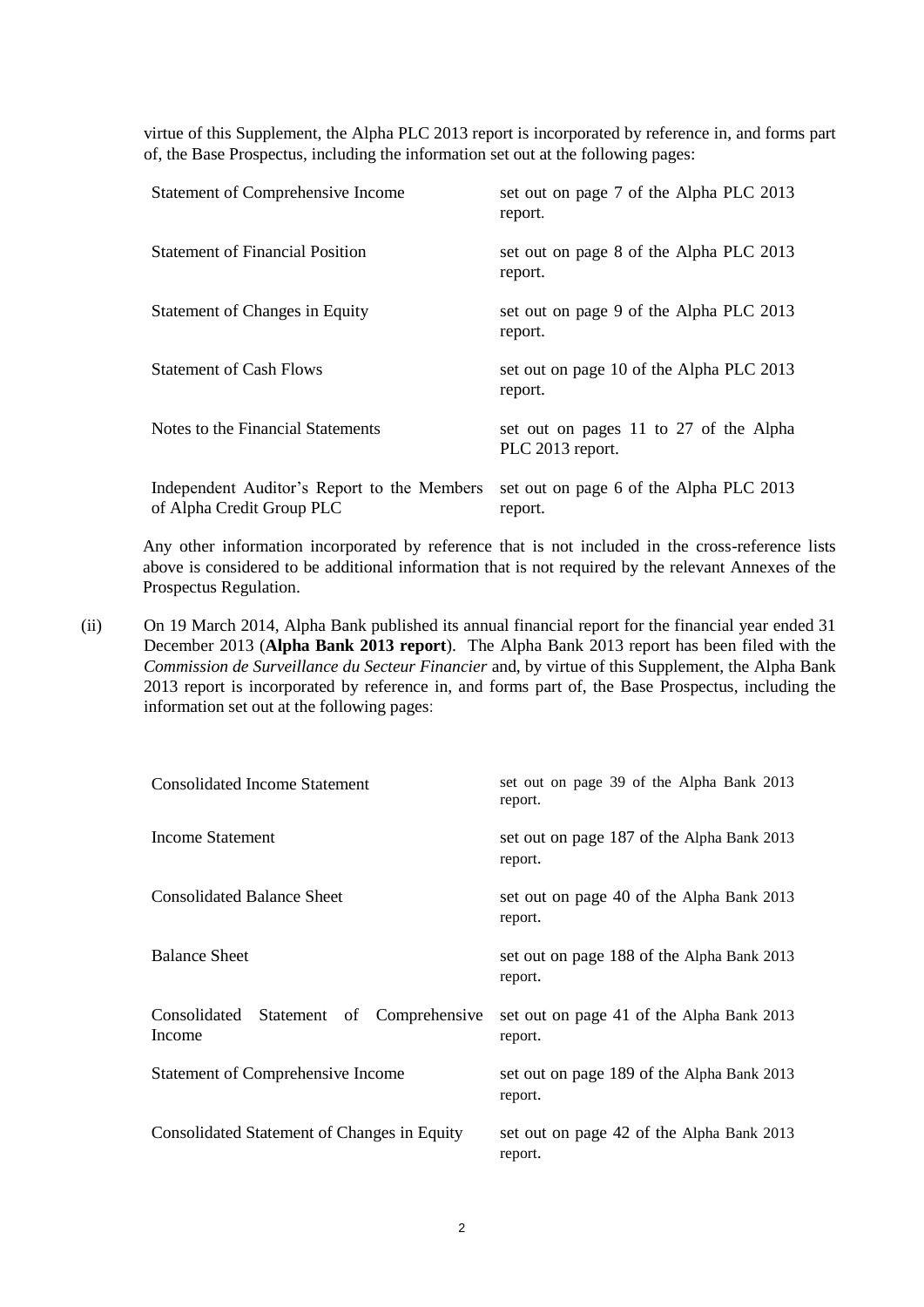| <b>Statement of Changes in Equity</b>                                            | set out on page 190 of the Alpha Bank 2013<br>report.         |
|----------------------------------------------------------------------------------|---------------------------------------------------------------|
| <b>Consolidated Statement of Cash Flows</b>                                      | set out on page 44 of the Alpha Bank 2013<br>report.          |
| <b>Statement of Cash Flows</b>                                                   | set out on page 191 of the Alpha Bank<br>$2013$ report.       |
| Notes to the Group Financial Statements                                          | set out on pages 45 to 184 of the Alpha<br>Bank 2013 report.  |
| Notes to the Financial Statements                                                | set out on pages 192 to 316 of the Alpha<br>Bank 2013 report. |
| Independent Auditors' Report: report on the Group<br><b>Financial Statements</b> | set out on pages 37 to 38 of the Alpha Bank<br>$2013$ report. |
| Independent Auditors' Report: report on the Bank<br><b>Financial Statements</b>  | set out on pages 185 to 186 of the Alpha<br>Bank 2013 report. |

Any other information incorporated by reference that is not included in the cross-reference lists above is considered to be additional information that is not required by the relevant Annexes of the Prospectus Regulation.

Any documents themselves incorporated by reference in the Alpha PLC 2013 report and Alpha Bank 2013 report are not incorporated in, and do not form part of, the Base Prospectus.

# **2. TAXATION**

On pages 98 to 99 of the Base Prospectus, the subsection "*Taxation in the Hellenic Republic*" in the section entitled "*Taxation*" shall be updated with the following paragraphs under such heading:

# **Taxation in the Hellenic Republic**

The following is a summary of certain material Greek tax consequences of the purchase, ownership and disposal of the Notes. The discussion is not exhaustive and does not purport to deal with all the tax consequences applicable to all possible categories of purchasers, some of which may be subject to special rules. Further, it is not intended as tax advice to any particular purchaser and it does not purport to be a comprehensive description or analysis of all of the potential tax considerations that may be relevant to a purchaser in view of such purchaser's particular circumstances.

The summary is based on the Greek tax laws in force on the date of this [Supplement], published case law, ministerial decisions and other regulatory acts of the respective Greek authorities as in force at the date hereof and does not take into account any developments or amendments that may occur after the date hereof, whether or not such developments or amendments have retroactive effect. Nevertheless, since a new Greek income tax code was very recently brought into force (by virtue of Law 4172/2013, effective as of 11.1.2014, as amended by virtue of Law 4254/2014, effective as of 7.4.2014) very little (if any) precedent or authority exists as to the application of this new income tax code.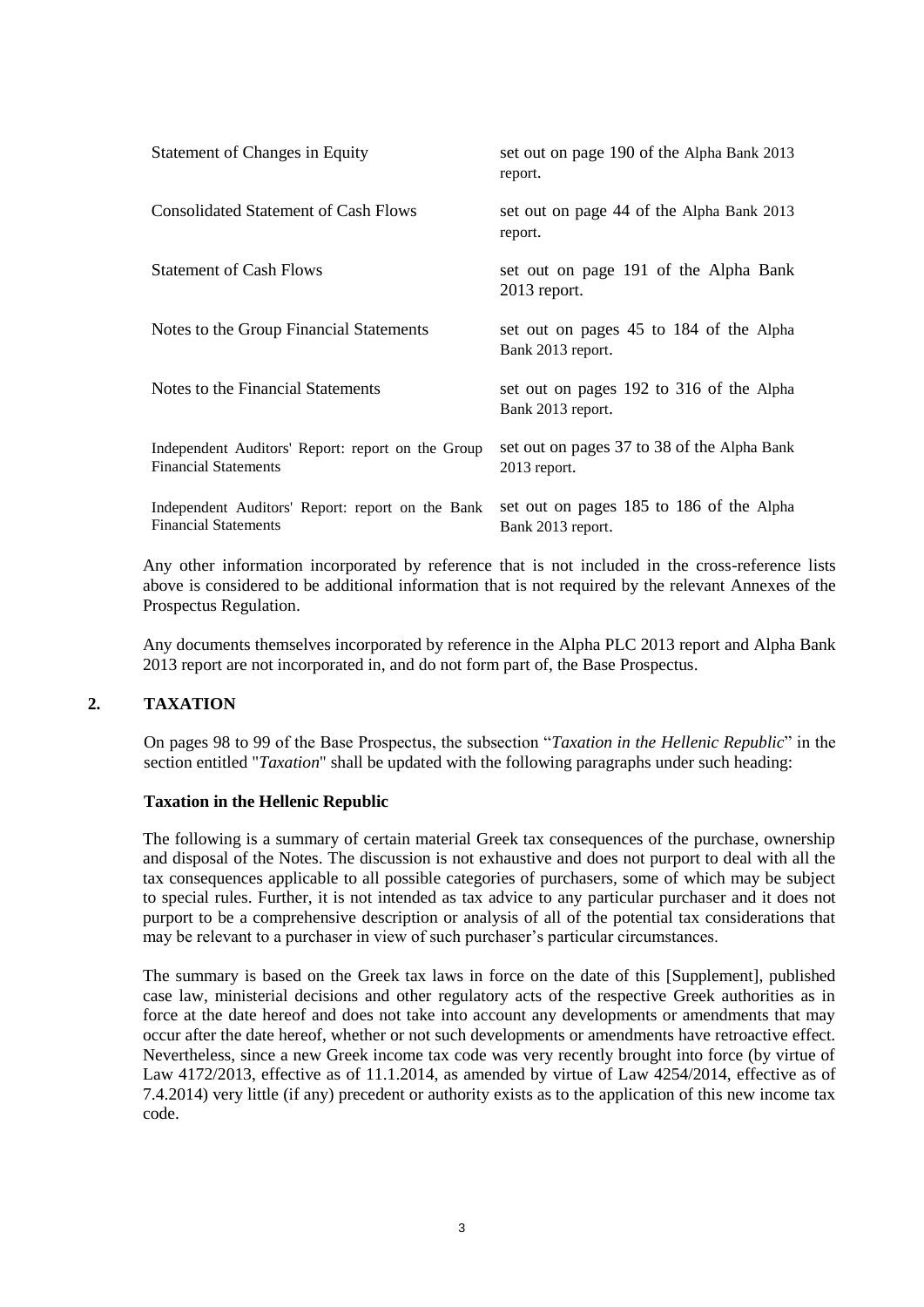Further, non-Greek tax residents may have to submit a declaration of non-residence or produce documentation evidencing non-residence in order to claim any exemption under applicable tax laws of Greece.

## **Prospective purchasers of the Notes are advised to consult their own tax advisers as to the laws of Greece and other tax consequences of the purchase, ownership and disposal of the Notes.**

## *Payment of principal under the Notes and the Guarantee*

No Greek income tax will be imposed on payments of principal to any Noteholders in respect of Notes:

- (a) issued by Alpha PLC or Alpha Bank; or
- (b) issued by Alpha PLC and made by Alpha Bank under the Guarantee.

#### *Payments of interest on the Notes*

Payments of interest on the Notes issued by Alpha PLC and held by:

- (a) Noteholders who neither reside nor maintain a permanent establishment in Greece for Greek tax law purposes (the "Non-Resident Noteholders") will not be subject to Greek income tax, provided that such payments are made outside of Greece by a paying or other similar agent who neither resides nor maintains a permanent establishment in Greece for Greek tax law purposes; and
- (b) Noteholders who either reside or maintain a permanent establishment in Greece for Greek tax law purposes (the "Resident Noteholders") will be subject to Greek withholding income tax at a flat rate of 15%, if such payments are made directly to Resident Noteholders by a paying or other similar agent who either resides or maintains a permanent establishment in Greece for Greek tax law purposes. This withholding exhausts the tax liability of Noteholders who are natural persons (individuals), while it may not for other types of Noteholders.

Payments of interest on the Notes issued by Alpha Bank and held by:

- (a) Non-Resident Noteholders will be subject to Greek withholding income tax at a flat rate of 15%, if such payments are made directly to Non-Resient Noteholders by Alpha Bank or by a paying or other similar agent who either resides or maintains a permanent establishment in Greece for Greek tax law purposes. Such withholding exhausts the tax liability of both individual and entity Non-Resident Noteholders, subject to the submission of recent tax residence certificates or other evidence of non-residence; further, such withholding is in each case subjected to the provisions of any applicable tax treaty for the avoidance of double taxation of income and the prevention of tax evasion (a "DTT") entered into between Greece and the jurisdiction in which such a Noteholder is a tax resident; and
- (b) Resident Noteholders will be subject to Greek withholding income tax at a flat rate of 15 per cent., if such payments are made directly to Resident Noteholders by Alpha Bank or by a paying agent or other similar agent who either resides or maintains a permanent establishment in Greece for Greek tax law purposes. This withholding exhausts the tax liability of Noteholders who are natural persons (individuals), while it may not for other types of Noteholders.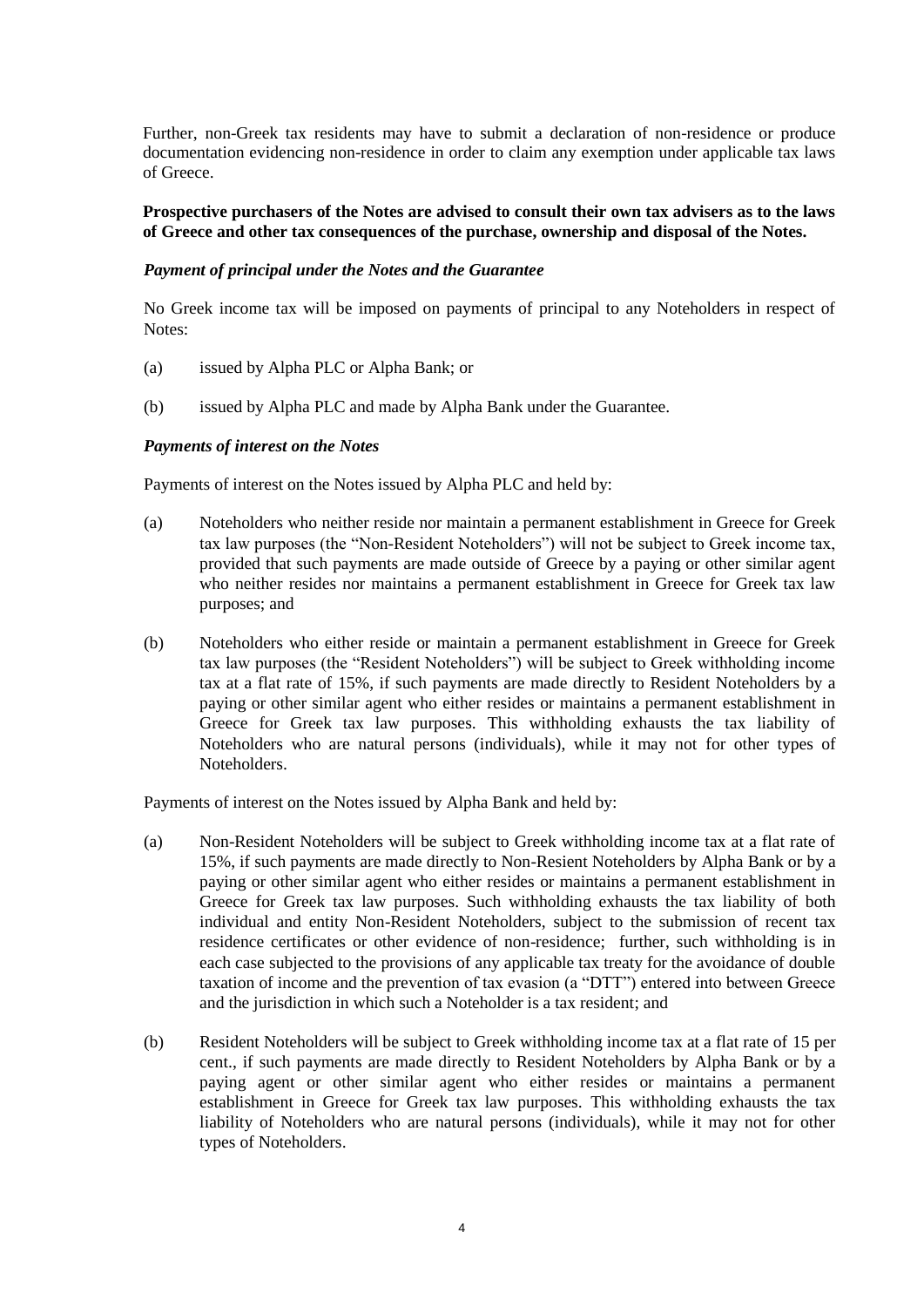## *Payments of interest under the Guarantee*

Payments of interest by Alpha Bank under the Guarantee made to Non-Resident Noteholders and Resident Noteholders are likely to have the same income tax treatment, as payments of interest on the Notes issued by Alpha Bank described above, subject to any different view that may be adopted by the competent Greek authorities and ultimately Greek Courts.

# *Disposal of Notes – Capital Gains*

Generally, taxable capital gain equals to the positive difference between the consideration received from the disposal of Notes and the acquisition price of the same Notes, both prices being grossed-up with any expenses directly with the acquisition and sale of the Notes.

Capital gains resulting from the transfer of Notes issued by Alpha PLC and earned by:

- (a) Non-Resident Noteholders will not be subject to Greek income tax;
- (b) Resident Noteholders who are natural persons (individuals) will be subject to Greek income tax at a flat rate of 15%. In the event such transfer is treated as deriving from business activity, income tax will be imposed according to the applicable tax rate scale (26% - 33%); and
- (c) Resident Noteholders who are legal persons or other entities will be subject to Greek corporate tax either at the rate of 26% (if keeping double entry books) or according to the tax rate scale of 26% - 33% (if keeping single entry books).

Capital gains resulting from the transfer of Notes issued by Alpha Bank and earned by:

- (a) Non-Resident Noteholders who are natural persons (individulas) and tax residents in a jurisdiction with which Greece has entered into a DTT will not be subject to Greek income tax, provided they furnish to the Greek tax authorities appropriate documents evidencing that they are tax residents in such jurisdiction;
- (b) Non-Resident Noteholders who are natural persons (individuals) but they are not tax residents in a jurisdiction with which Greece has entered into a DTT, will be subject to Greek income tax at a flat rate of 15%; In the event such transfer is treated as deriving from business activity, income tax will be imposed according to the applicable tax rate scale (26% - 33%);
- (c) Non-Resident Noteholders who are legal persons or other entities will be subject to Greek corporate tax either at the rate of 26% (if retaining double entry books) or according to the tax rate scale of 26% - 33% (if retaining single entry books), subject to the provisions of any applicable DTT;
- (d) Resident Noteholders who are natural persons (namely individuals) will be subject to Greek income tax at a flat rate of 15%; In the event such transfer is treated as deriving from business activity, income tax will be imposed according to the applicable tax rate scale (26% - 33%); and
- (e) Resident Noteholders who are legal persons or other entities will be subject to Greek corporate tax either at the rate of 26% (if keeping double entry books) or according to the tax rate scale of 26% - 33% (if keeping single entry books).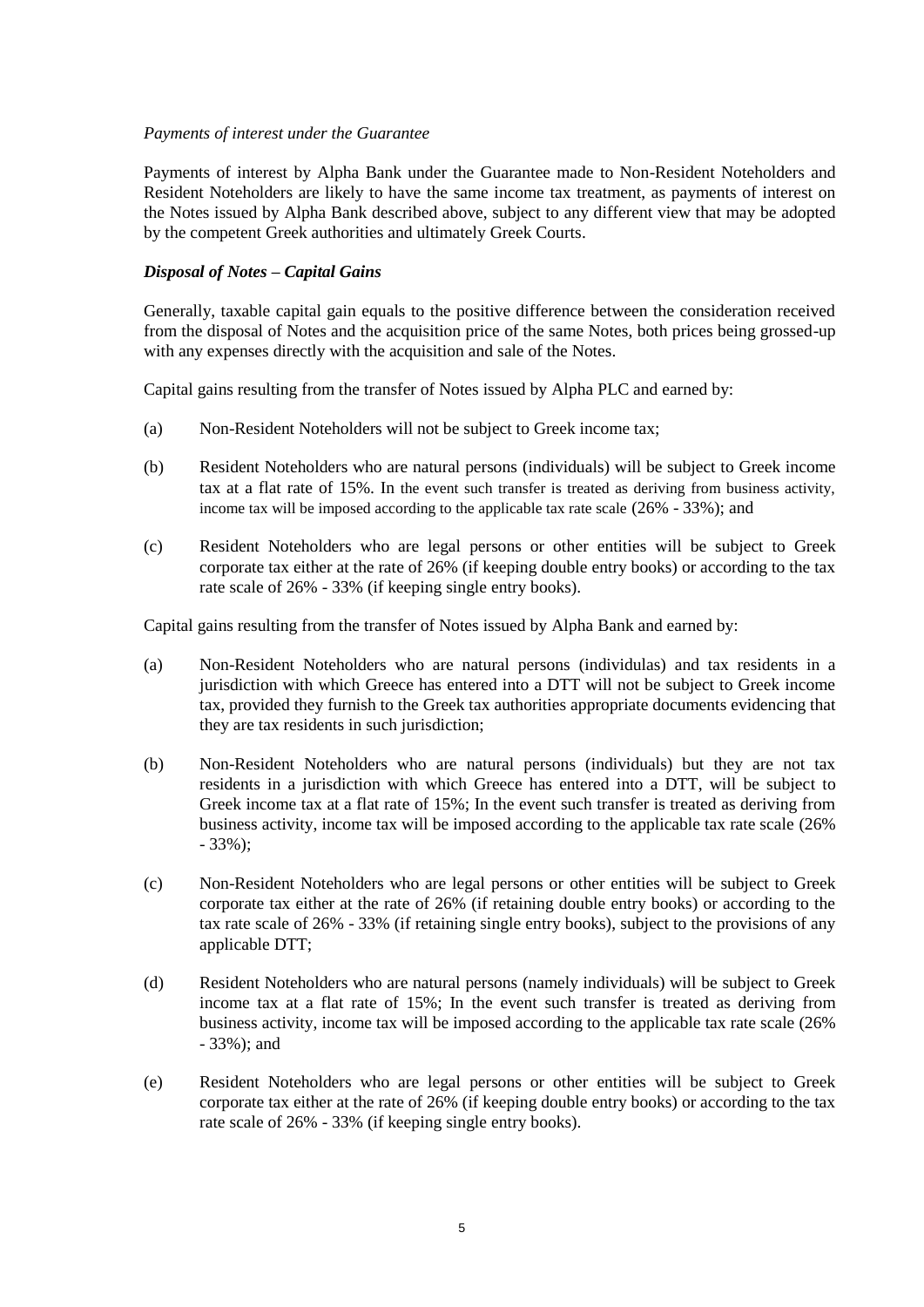# *Implementation of the EU Savings Directive*

On 3 June 2003, the EU Council of Economic and Finance Ministers adopted the EU Savings Directive.

Greece implemented the EU Savings Directive by virtue of Law 3312/2005 (Gov. Gazette No A 35/2005).

The purpose of this section is to provide a summary of the mechanics introduced by Law 3312/2005 for the purposes of such implementation. Capitalised terms used in this Taxation Section and not defined in the Base Prospectus shall have the meaning given to them in the EU Savings Directive.

Under the aforesaid implementing Greek Law 3312/2005, Greek Paying Agents paying interest, payable under the Notes or the Guarantee, to or securing the payment of such interest for the benefit of any EU individual holder (natural person) of Note(s), who is not a resident of the Hellenic Republic for tax purposes, shall be required to report to the Greek Competent Authority, being the Directorate of International Financial Affairs of the Ministry of Economy and Finance, certain information (consisting of, among others, the identity and residence of such individual holder of Note(s), the name and address of the paying agent etc.)

The Directorate of International Financial Affairs of the Ministry of Economy and Finance shall in turn communicate the above information to the respective Competent Authority of the Member State in which such holder of Note(s) retains his residence for tax purposes.

A reporting process is established in certain cases also where the Paying Agent is paying interest to or securing the payment of interest for the benefit of certain categories of EU-based entities (other than Greek), as defined in Law 3312/2005, which interest is secured or collected for the benefit of an ultimate individual holder of Note(s).

Also, specific obligations are imposed on Greek entities, collecting or receiving interest for the benefit of the ultimate individual holder of Note(s), by a Ministerial Decision of the Ministry of Economy and Finance.

Law 3312/2005 was enacted as of 1 July 2005.

# **3. TAXATION RISK FACTOR**

On page 20 of the Base Prospectus, the risk factor entitled "*Taxation*" appearing in the section on "*Risk Factors*" shall be updated by adding the following paragraph as the second paragraph under such heading:

"In particular, investors should note that the Greek income taxation framework was recently amended and reformed. A new Greek income tax code was very recently brought into force (by virtue of Law 4172/2013, effective as of 11.1.2014, as amended by virtue of Law 4254/2014, effective as of 7.4.2014). Please see "*Taxation in the Hellenic Republic*" for further details. Accordingly very little (if any) precedent or authority exists as to the application of this new income tax code. Further, non-Greek tax residents may have to submit a declaration of non-residence or produce documentation evidencing non-residence in order to claim any exemption under applicable tax laws of Greece."

# **4. RECENT DEVELOPMENTS**

On page 72 of the Base Prospectus in the section entitled "*The Group*", the following paragraph shall be inserted before the heading "**2013 Capital Increase**" to update this section: